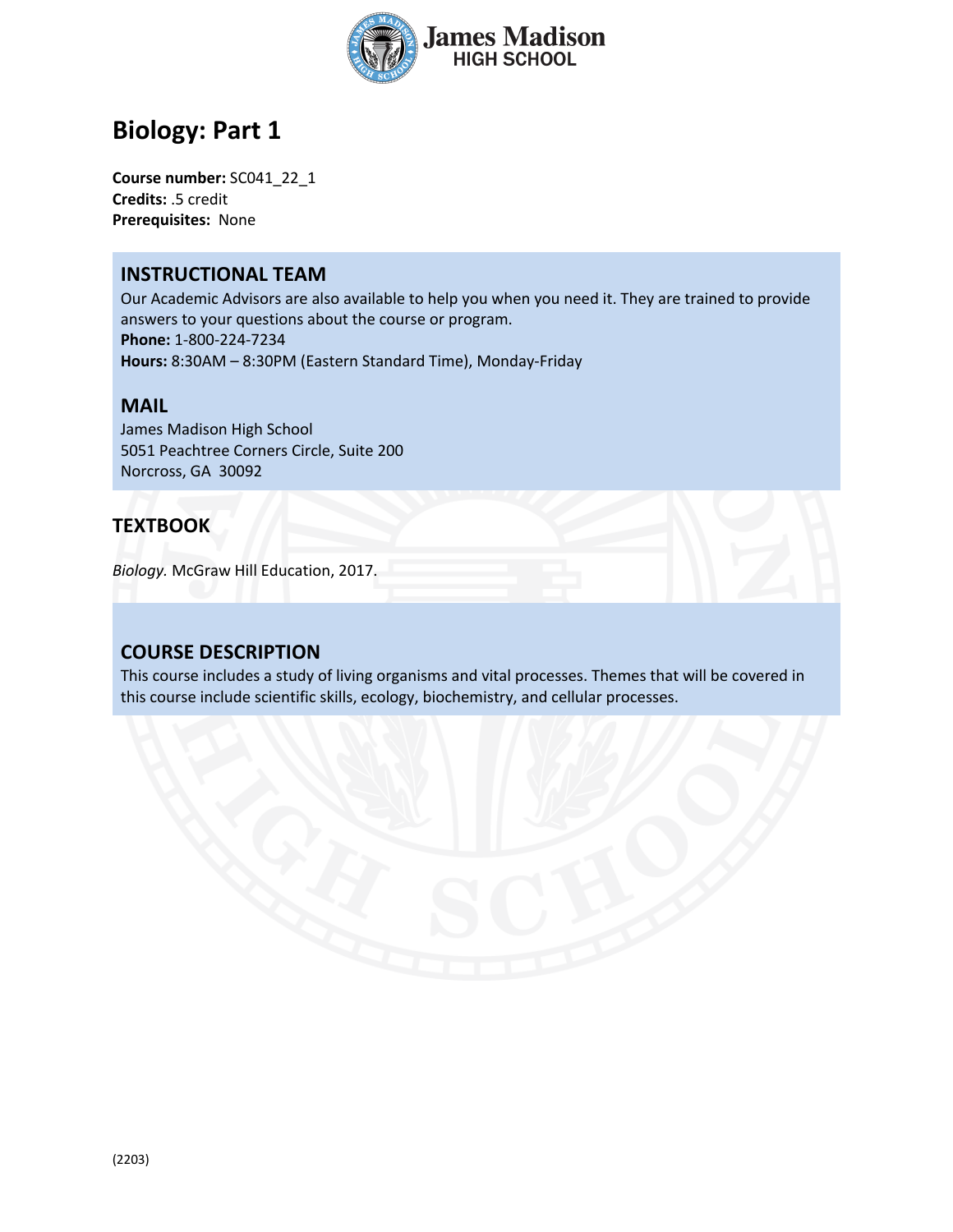

## **LEARNING OBJECTIVES**

After completing Biology: Part 1, students will be able to:

- Explain the process of science and how scientists use the scientific method to solve problems
- Identify of patterns, processes, and relationships of living organisms
- Explain the interdependence of organisms, the relationship of matter, energy, and organization in living systems
- Identify of the role of bio-macromolecules and explain their structure and function as related to life processes
- Distinguish between photosynthesis and cellular respiration
- Explain cellular structure and the role organelles play in living cells
- Explain the role of mitosis in growth, development and reproduction and identify the factors that regulate the cell cycle

| <b>LESSONS</b>                                          | <b>TOPICS</b>                                                                                                                                                |
|---------------------------------------------------------|--------------------------------------------------------------------------------------------------------------------------------------------------------------|
| Lesson 1: The Study of Life                             | Introduction to Biology, The Nature of Science, and Methods of<br>Science                                                                                    |
| <b>Lesson 2: Principles of</b><br><b>Ecology</b>        | Organisms and Their Relationships, Flow of Energy in an Ecosystem,<br>Cycling of Matter, Community Ecology, Terrestrial Biomes, and<br><b>Aquatic Biomes</b> |
| <b>Lesson 3: Population Ecology</b><br>and Biodiversity | Population Dynamics, Human Population, Biodiversity, Threats to<br>Biodiversity, and Conserving Biodiversity                                                 |
| Lesson 4: Chemistry in<br><b>Biology</b>                | Atoms, Elements and Compounds, Chemical Reactions, Water and<br>Solutions, and Building Blocks of Life                                                       |
| <b>Lesson 5: Cellular Structure</b><br>and Function     | Cell Discovery and Theory, The Plasma Membrane, Structures and<br>Organelles, and Cellular Transport                                                         |
| <b>Lesson 6: Cellular Energy</b>                        | How Organisms Obtain Energy, Photosynthesis, and Cellular<br>Respiration                                                                                     |
| Lesson 7: Cellular<br><b>Reproduction</b>               | Cellular Growth, Mitosis and Cytokinesis, and Cell Cycle Regulation                                                                                          |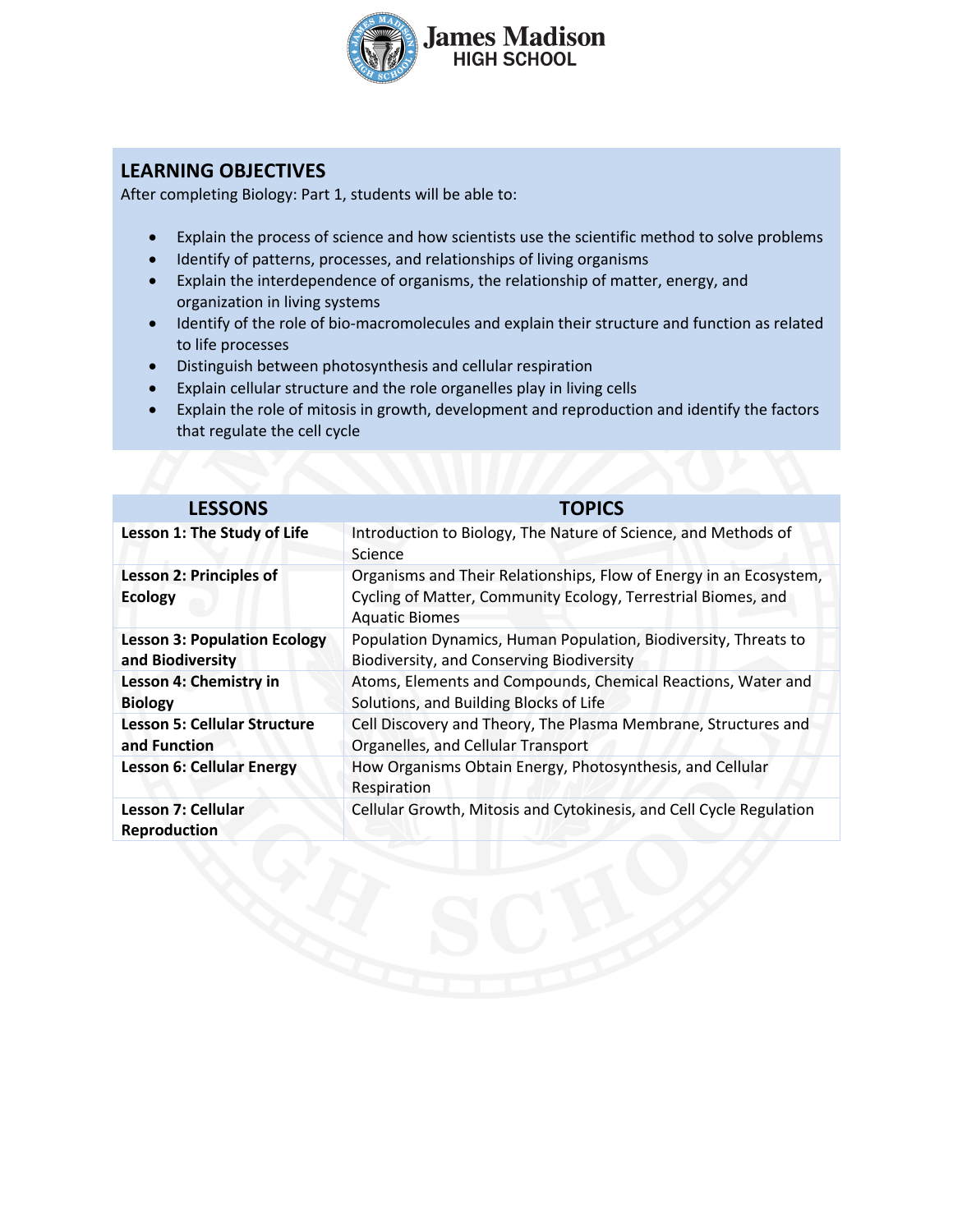

## **GRADING**

The following point totals correspond to the following grades:

| 100-90   | А  |
|----------|----|
| 89-80    | B. |
| 79-70    | C  |
| 65-69    | D  |
| Below 65 | F  |

**James Madison High School allows 2 attempts on exams. If a student is not satisfied with his/her score on the 1st attempt, an exam may be resubmitted. The 2nd attempt is not required as long as the final course average is above 65%. The higher of the 2 attempts will be the score that counts towards the final average.** 

**Exams are timed and once you begin an exam, the timer runs continuously, even if you leave the course. Refer to the exam instructions for the time limit (in most cases 3 hours), but the time limit cannot be spread over multiple days.**

### **GRADE WEIGHT**

| <b>TOPIC</b>                                     | <b>ACTIVITY</b> | <b>PERCENTAGE</b> |
|--------------------------------------------------|-----------------|-------------------|
| Lesson 1: The Study of Life                      | <b>MC Quiz</b>  | 9%                |
| Lesson 2: Principles of Ecology                  | <b>MC Quiz</b>  | 9%                |
| Lesson 3: Population Ecology and<br>Biodiversity | MC Quiz         | 9%                |
| Lesson 4: Chemistry in Biology                   | MC Quiz         | 9%                |
| Lesson 5: Cellular Structure and Function        | <b>MC Quiz</b>  | 9%                |
| Lesson 6: Cellular Energy                        | MC Quiz         | 9%                |
| Lesson 6 Lab                                     | Lab Assignment  | 15%               |
| Lesson 7: Cellular Reproduction                  | MC Quiz         | 9%                |
| <b>Midterm</b>                                   | Assignment      | 22%               |

## **ACADEMIC AND COURSE POLICIES**

Please see the Academic Policies section in the James Madison High School Catalog for information on Course policies, including the Exam/Assignment Retake Policy, Grading Policy, Academic Honesty Policy, and Student Conduct Policy.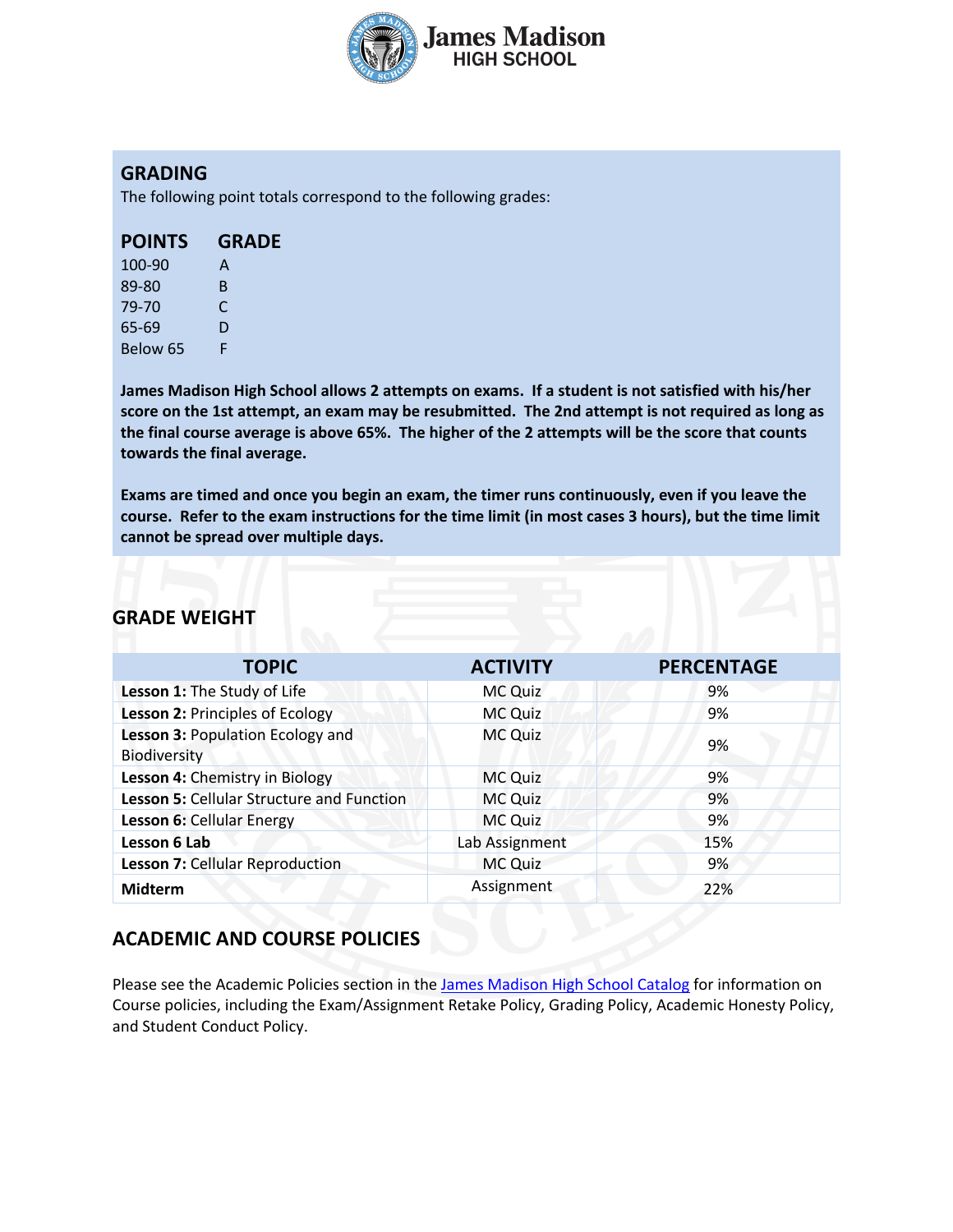

# **Biology: Part 2**

**Course number:** SC042\_22\_1 **Credits:** .5 credit **Prerequisites:** Biology: Part 1

### **INSTRUCTIONAL TEAM**

Our Academic Advisors are also available to help you when you need it. They are trained to provide answers to your questions about the course or program. **Phone:** 1-800-224-7234 **Hours:** 8:30AM – 8:30PM (Eastern Standard Time), Monday-Friday

#### **MAIL**

James Madison High School 5051 Peachtree Corners Circle, Suite 200 Norcross, GA 30092

### **TEXTBOOK**

*Biology.* McGraw Hill Education, 2017.

### **COURSE DESCRIPTION**

This course includes a study of living organisms and vital processes. Themes that will be covered in this course include sexual reproduction, genetics, evolution, classification, and organisms.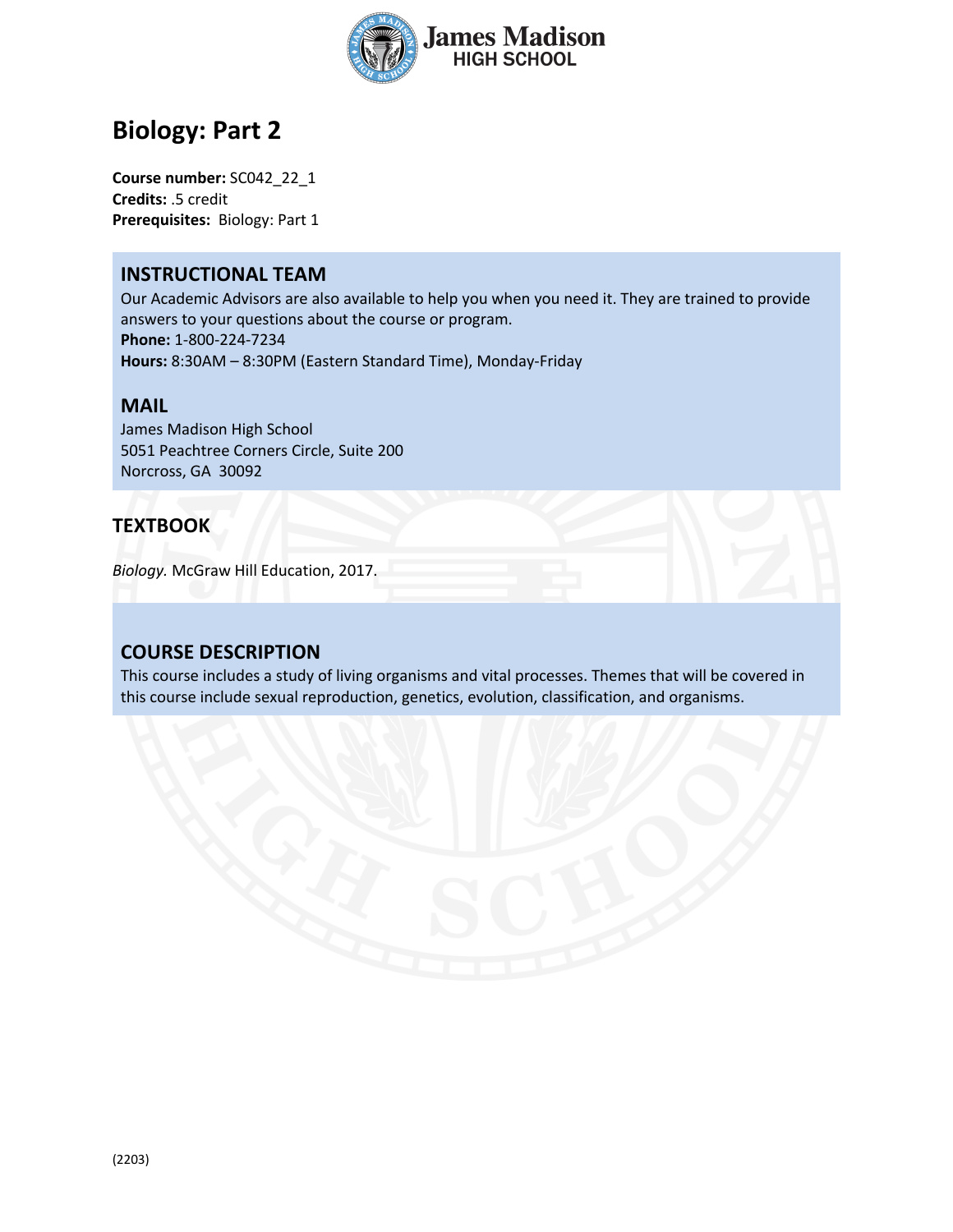

## **LEARNING OBJECTIVES**

After completing Biology: Part 2, students will be able to:

- Analyze how genetic information is passed to their offspring and how these mechanisms lead to variability and diversity of species
- Explain how the structures of DNA and RNA lead to the expression of information within the cell via the processes of replication, transcription, and translation
- Explain the theory of evolution and discuss the evidence for evolution, types of selection, and factors that lead to evolution
- Use cladograms and phylogenetic trees to determine relationships among major groups of organisms
- Explain patterns in structures and function among clades of organisms, including the origin of eukaryotes by endosymbiosis. Clades should include: archaea, bacteria, eukaryotes, fungi, plants, and animals

| <b>LESSONS</b>                      | <b>TOPICS</b>                                                                     |
|-------------------------------------|-----------------------------------------------------------------------------------|
| <b>Lesson 1: Sexual</b>             | Meiosis, Mendelian Genetics, and Gene Linkage and Polyploidy                      |
| <b>Reproduction and Genetics</b>    |                                                                                   |
| <b>Lesson 2: Complex</b>            | Basic Patterns of Human Inheritance, Complex Patterns of                          |
| <b>Inheritance and Human</b>        | Inheritance, and Chromosomes and Human Heredity                                   |
| <b>Heredity</b>                     |                                                                                   |
| <b>Lesson 3: Molecular Genetics</b> | DNA, Replication of DNA, DNA RNA & Proteins, Gene Regulation and                  |
| and Biotechnology                   | Mutation, Applied Genetics and DNA Technology                                     |
| <b>Lesson 4: Evolution</b>          | Fossil Evidence of Change, The Origin of Life, Darwin's Theory,                   |
|                                     | Evidence of Evolution, and Shaping Evolutionary Theory                            |
| <b>Lesson 5: Classification</b>     | The History of Classification, Modern Classification, and Domains<br>and Kingdoms |
| <b>Lesson 6: Organisms</b>          | Bacteria, Viruses, Protists, Fungi, Plants, and Animals                           |